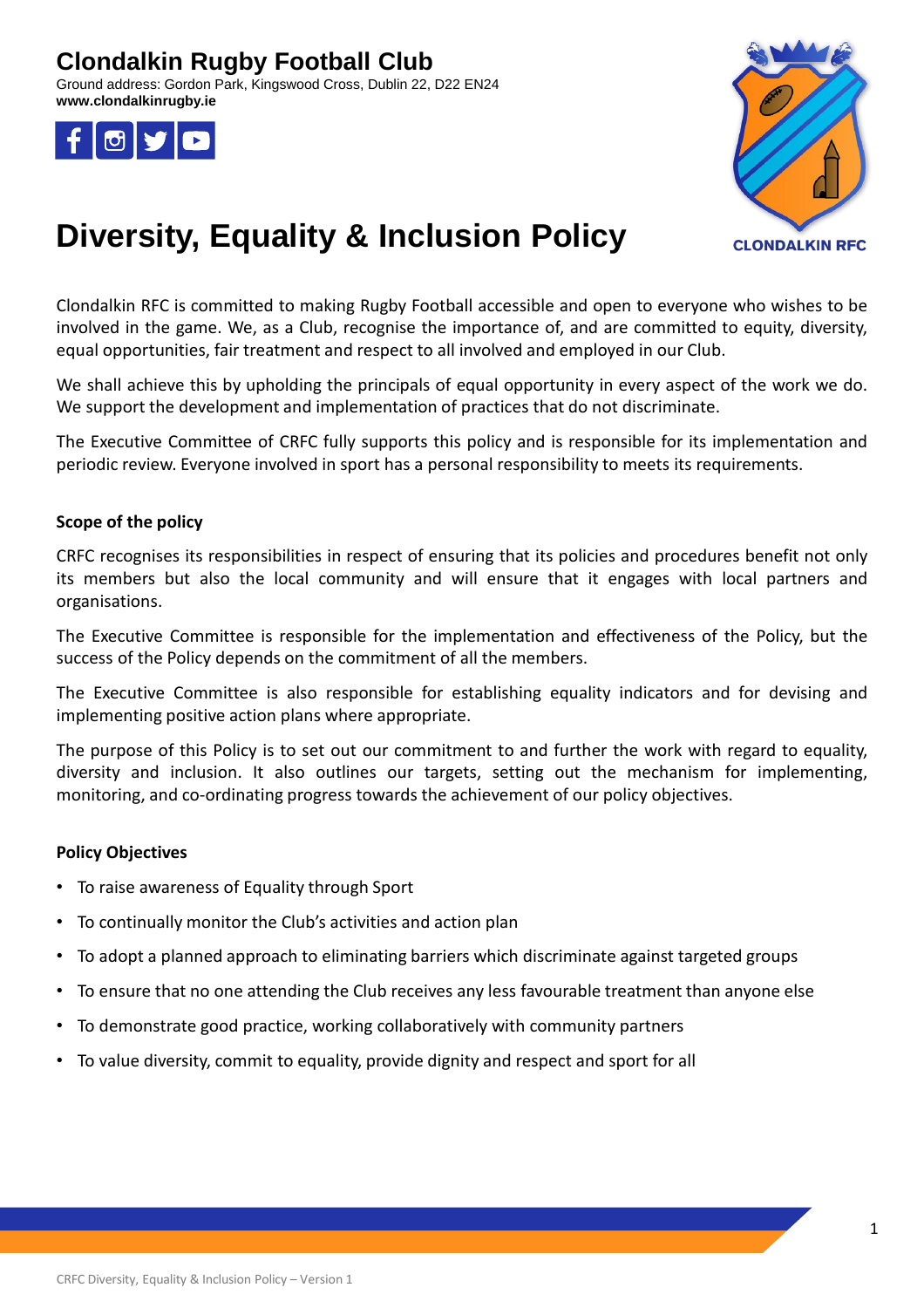### **Clondalkin Rugby Football Club**

Ground address: Gordon Park, Kingswood Cross, Dublin 22, D22 EN24 **www.clondalkinrugby.ie**



### **Policy Statement**

- a) CRFC is committed to operating in accordance and within the Employment Equality Act 1998 and the Equal Status Act 2000.
- b) It is the aim of CRFC, through relationships with its members and visitors that everyone will be treated fairly, with respect and on an equal and non–discriminatory basis. We endeavour not to place any individual at a disadvantage by imposing conditions or requirements which cannot be justified.
- c) CRFC acknowledges their responsibility for setting standards and values which will apply throughout the Club and at every level of activity.
- d) CRFC will ensure that all participants involved in all aspects of Rugby Football or other pastimes or social activity will be given equal opportunity irrespective of age, gender, marital status, sexual orientation, race, ethnic origin, religion or belief, ability or disability.
- e) CRFC is committed to eliminating discrimination by reason of age, gender, marital status, sexual orientation, race, ethnic origin, religion or belief, ability or disability.
- f) CRFC will ensure that all members of the community have access to and have the opportunity to take part in, and enjoy, our programme of activities, competitions and events.
- g) CRFC will not tolerate harassment, bullying, abuse or victimisation of any individual, including sexual or racially based harassment or other discriminatory behaviour, whether verbal or physical and will work to ensure such behaviour is met with appropriate action in whatever context it may occur.
- h) The Executive Committee is committed to the immediate investigation of any complaints of discrimination on the above grounds once they are brought to its attention.
- i) We will apply the principles of equal opportunity to all areas of our activity namely; Recruitment and Training of Coaches and Officials.

The Executive and Committees of CRFC believe that equality of equal opportunity and diversity is vital to its success and an essential pre-requisite to the achievement of its goals, in the delivery of the best possible facility that is accessible, appropriate and responsive to meeting the diverse needs of individuals

#### **Provision of Physical Access**

The practical application of the above Policy Statement has included a review of the Club facilities

Ramps have been installed where necessary to provide access to the Clubhouse.

Toilets have been provided for those with Special Need Requirements